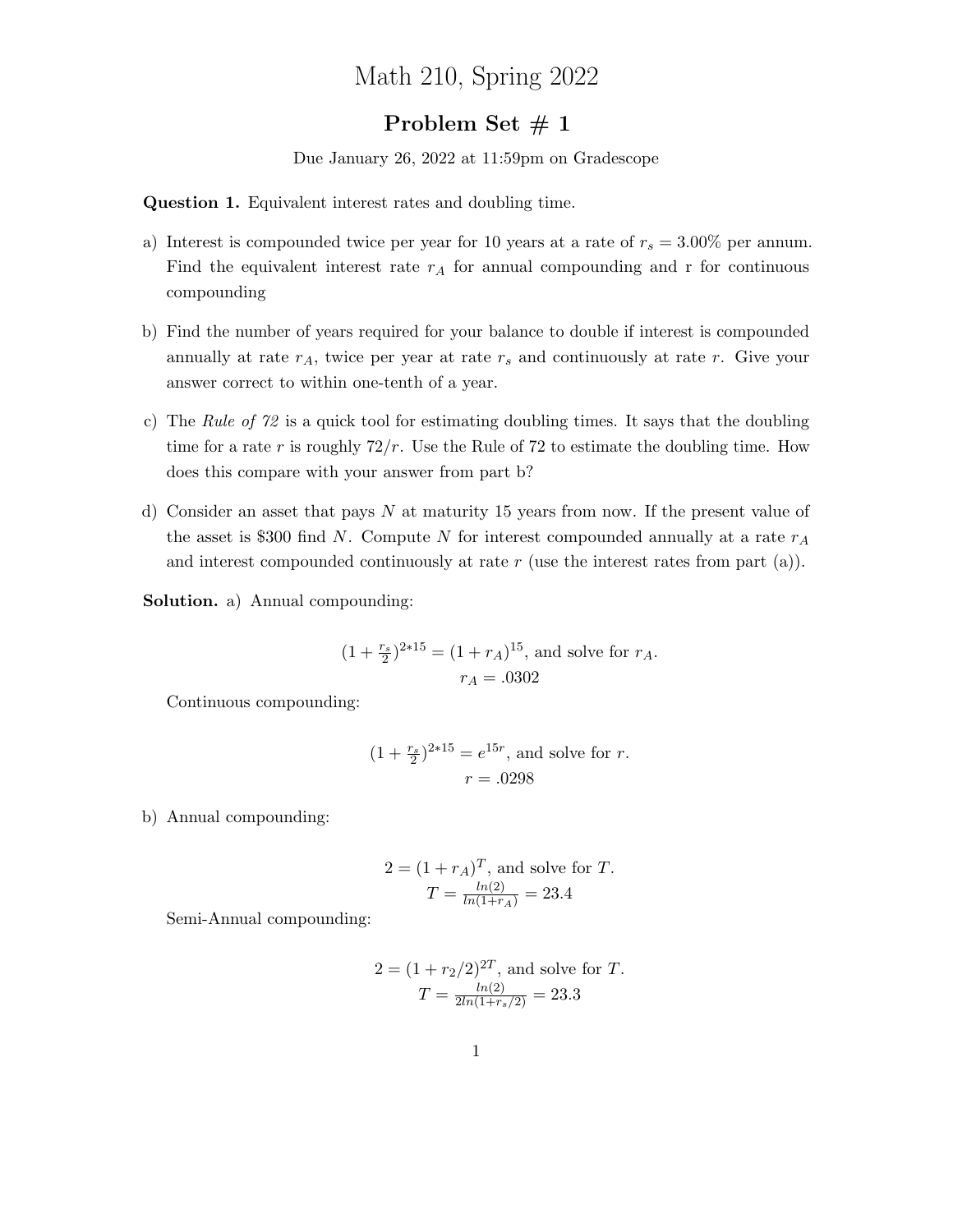Continuous compounding:

$$
2 = e^{rT}
$$
, and solve for T.  
 $T = 23.1$ 

c) Annual compounding:

$$
T = \frac{72}{3.02} = 23.8.
$$

Semi-Annual compounding:

$$
T = \frac{72}{3.00} = 24.
$$

Continuous compounding:

$$
T = \frac{72}{2.98} = 24.2.
$$

Note that all approximations are not far from their true value.

d) Annual compounding:

$$
N = 300(1 + r_A)^{15} = 468.92.
$$

Continuous compounding:

$$
N = 300e^{15r} = 468.92.
$$

Question 2. You purchase a home for \$500,000 with a 30-year mortgage and make a 20% down payment. Suppose that you make equal mortgage payments each year and that the annually compounded interest rate is 2.5%.

- a) How much are your annual payments?
- b) When will the balance remaining on your mortgage be less that \$200, 000?

**Solution.** a) Recall the formula for annual payments,  $c$ :

 $c = \frac{rV}{1-(1+r)^{-m}},$ and plug in  $r = .025$ ,  $V = 500,000*0.8 = 400,000$ , and  $m = 30$ . We obtain the following:  $c = $19, 111.06.$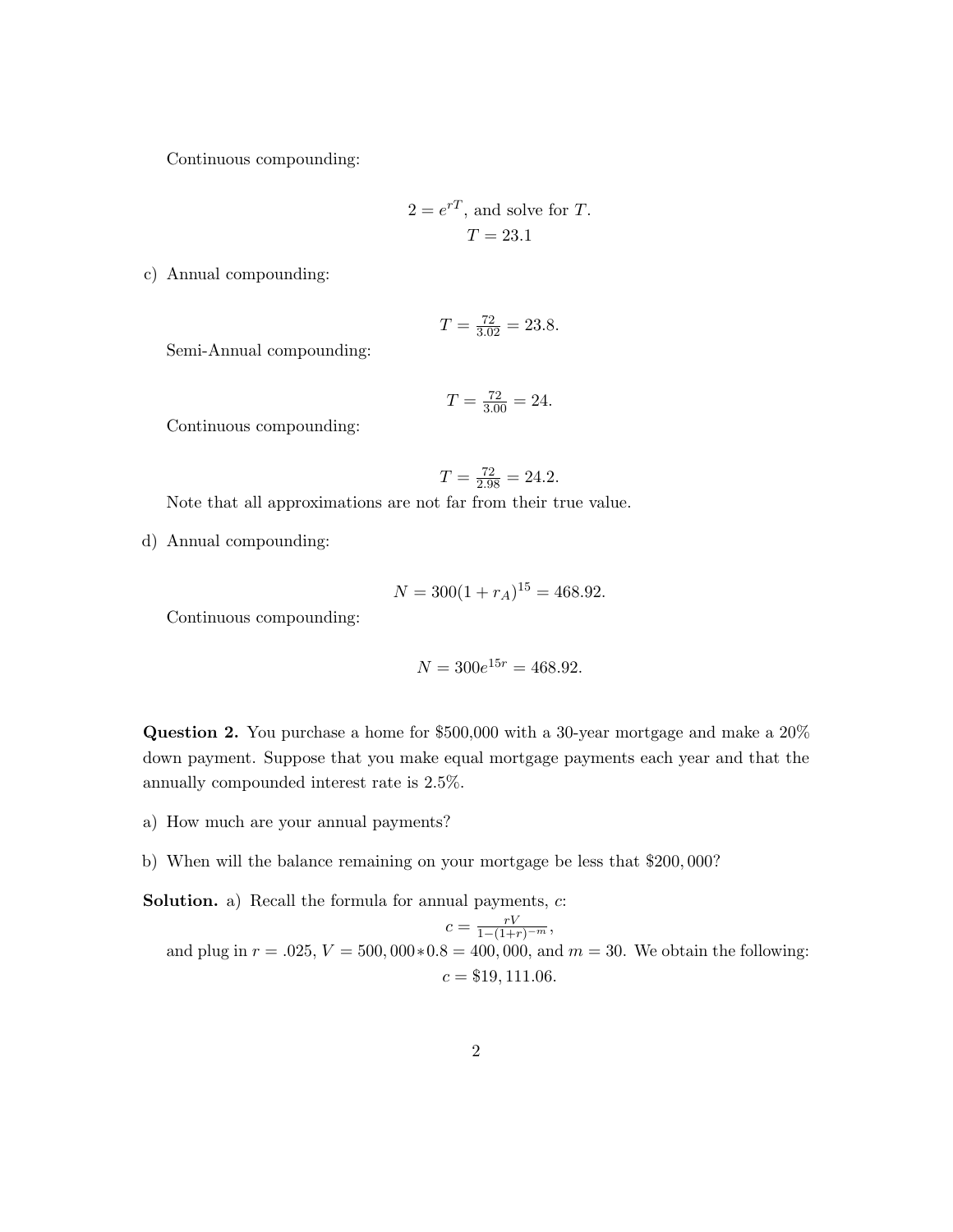b) Recall the formula for the remaining balance,  $B_k$ , after k years:

$$
B_k = \frac{V}{(1+r)^m - 1}((1+r)^m - (1+r)^k),
$$

and plug-in same values as part (a) and  $B_k = 200,000$ . We obtain  $k = 17.7$  years. Since payments are annual, after 18 years the balance will be below \$200, 000.

Question 3. The current price of a stock paying no income is 50. Assume the annually compounded zero rate will be 3% for the next 2 years.

- a) Find the current value of a forward contract on the stock if the delivery price is 55 and maturity is in 2 years.
- b) Suppose one year from now the stock is still trading at 50. How much has the value of your forward contract gone up or down from year 0 to year 1? This is sometimes called the carry of the trade.
- c) Suppose the stock price is 65 in 2 years. Find the value of the forward contract from part (a) to the long counterparty at the maturity time of the contract.

Solution. a) The value of the contract can be expressed as follows:

 $V_{55} = (F(0, 2) - 55)Z(0, 2),$ where  $Z(0, 2) = \frac{1}{1.03^2} = 0.9426$  and  $F(0, 2) = \frac{S_0}{Z(0, 2)} = \frac{50}{0.9426} = 53.045$ . Plugging in, we see  $V_{55} = -1.84$ 

b) We can use the same formula as in part (a) while adjusting for the new time period:  $V_{55} = (F(1,2) - 55)Z(1,2),$ 

with  $Z(1,2) = \frac{1}{1.03} = 0.971$  and  $F(1,2) = \frac{S_1}{Z(1,2)} = \frac{50}{0.971} = 51.5$ . Plugging in, we obtain  $V_{55} = -3.398$ . This is a difference of  $-1.55$ .

- c) At maturity, the value is simply the difference between the stock price at maturity and the delivery price:  $V_{55} = 65 - 55 = 10$ .
- Question 4. a) At time t you own one stock that pays no dividends, and observe that  $F(t,T) < S_t/Z(t,T)$ . What arbitrage is available to you, assuming that you can only trade the stock, ZCB and forward contract? Be precise about the transactions you should execute to exploit the arbitrage.
- b) Suppose that  $S_t = 45$ ,  $F(t, T) = 48$ , and  $Z(t, T) = 0.89$ . How much profit will you earn at time  $T$  with your arbitrage portfolio from part (a)?